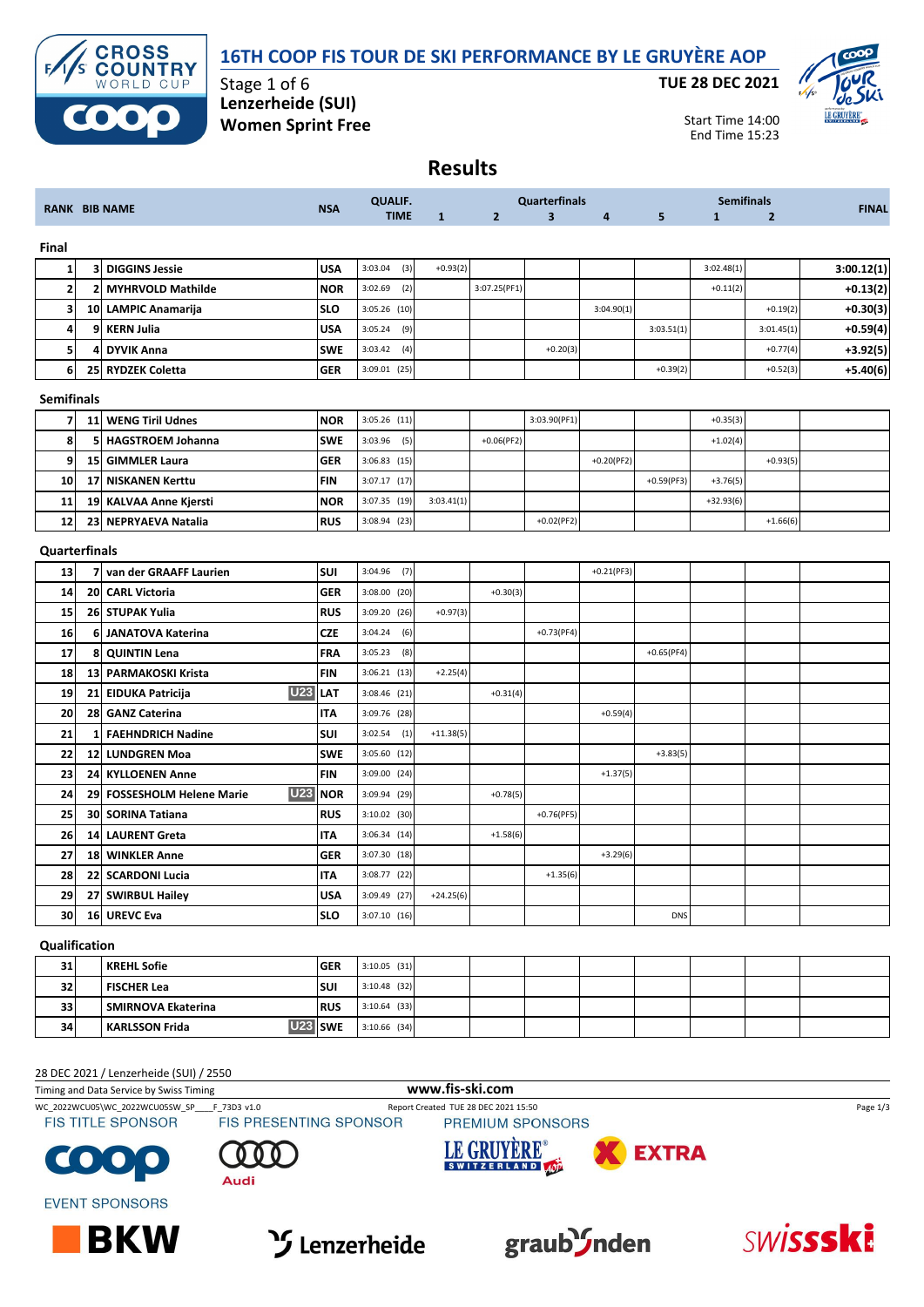### **16TH COOP FIS TOUR DE SKI PERFORMANCE BY LE GRUYÈRE AOP**



Stage 1 of 6 **Lenzerheide (SUI) Women Sprint Free** **TUE 28 DEC 2021**



Start Time 14:00 End Time 15:23

### **Results**

|    |                                       |                     | <b>QUALIF.</b> |              |                | <b>Quarterfinals</b>    |   |   |              | <b>Semifinals</b> |              |
|----|---------------------------------------|---------------------|----------------|--------------|----------------|-------------------------|---|---|--------------|-------------------|--------------|
|    | <b>RANK BIB NAME</b>                  | <b>NSA</b>          | <b>TIME</b>    | $\mathbf{1}$ | $\overline{2}$ | $\overline{\mathbf{3}}$ | 4 | 5 | $\mathbf{1}$ | $\overline{2}$    | <b>FINAL</b> |
| 35 | <b>WENG Lotta Udnes</b>               | <b>NOR</b>          | $3:10.87$ (35) |              |                |                         |   |   |              |                   |              |
| 36 | <b>WENG Heidi</b>                     | <b>NOR</b>          | $3:10.96$ (36) |              |                |                         |   |   |              |                   |              |
| 37 | <b>CLAUDEL Delphine</b>               | <b>FRA</b>          | 3:11.20 (37)   |              |                |                         |   |   |              |                   |              |
| 38 | <b>STENSETH Ane Appelkvist</b>        | <b>NOR</b>          | 3:11.29 (38)   |              |                |                         |   |   |              |                   |              |
| 39 | <b>MATINTALO Johanna</b>              | <b>FIN</b>          | 3:11.36 (39)   |              |                |                         |   |   |              |                   |              |
| 40 | <b>STADLOBER Teresa</b>               | <b>AUT</b>          | 3:11.56 (40)   |              |                |                         |   |   |              |                   |              |
| 41 | <b>ANDERSSON Ebba</b>                 | <b>SWE</b>          | $3:11.62$ (41) |              |                |                         |   |   |              |                   |              |
| 42 | <b>HAGA Ragnhild</b>                  | <b>NOR</b>          | $3:11.70$ (42) |              |                |                         |   |   |              |                   |              |
| 43 | <b>MEIER Alina</b>                    | <b>SUI</b>          | 3:11.85(43)    |              |                |                         |   |   |              |                   |              |
| 44 | <b>FINK Pia</b>                       | <b>GER</b>          | $3:12.08$ (44) |              |                |                         |   |   |              |                   |              |
| 45 | <b>NOVAKOVA Petra</b>                 | <b>CZE</b>          | $3:12.17$ (45) |              |                |                         |   |   |              |                   |              |
| 46 | <b>McCABE Novie</b>                   | U <sub>23</sub> USA | $3:12.89$ (46) |              |                |                         |   |   |              |                   |              |
| 47 | <b>HYNCICOVA Petra</b>                | <b>CZE</b>          | 3:13.02 (47)   |              |                |                         |   |   |              |                   |              |
| 48 | <b>MATSOKINA Hristina</b>             | <b>RUS</b>          | $3:13.33$ (48) |              |                |                         |   |   |              |                   |              |
| 49 | <b>THEODORSEN Silje</b>               | <b>NOR</b>          | 3:13.34(49)    |              |                |                         |   |   |              |                   |              |
| 50 | <b>BENTZ Coralie</b>                  | <b>FRA</b>          | 3:13.37 (50)   |              |                |                         |   |   |              |                   |              |
| 51 | <b>KALLA Charlotte</b>                | <b>SWE</b>          | $3:13.67$ (51) |              |                |                         |   |   |              |                   |              |
| 52 | <b>HENNIG Katharina</b>               | <b>GER</b>          | 3:13.82 (52)   |              |                |                         |   |   |              |                   |              |
| 53 | <b>HIERNICKEL Lydia</b>               | SUI                 | 3:13.99 (53)   |              |                |                         |   |   |              |                   |              |
| 54 | <b>U23</b> SUI<br><b>KAELIN Nadja</b> |                     | 3:14.51(54)    |              |                |                         |   |   |              |                   |              |
| 55 | <b>OGDEN Katharine</b>                | USA                 | 3:14.74 (55)   |              |                |                         |   |   |              |                   |              |
| 56 | <b>STEINER Desiree</b>                | SUI                 | 3:14.94 (56)   |              |                |                         |   |   |              |                   |              |
| 57 | <b>LINDSTROEM Louise</b>              | U <sub>23</sub> SWE | 3:15.00 (57)   |              |                |                         |   |   |              |                   |              |
| 58 | <b>SONNESYN Alayna</b>                | <b>USA</b>          | $3:15.11$ (58) |              |                |                         |   |   |              |                   |              |
| 59 | <b>SVENDSEN Anna</b>                  | <b>NOR</b>          | 3:15.41 (59)   |              |                |                         |   |   |              |                   |              |
| 60 | <b>LOHMANN Lisa</b>                   | <b>U23</b> GER      | 3:16.03(60)    |              |                |                         |   |   |              |                   |              |
| 61 | <b>SAUERBREY Katherine</b>            | <b>GER</b>          | 3:16.04(61)    |              |                |                         |   |   |              |                   |              |
| 62 | <b>DOLCI Flora</b>                    | U23 FRA             | 3:16.14(62)    |              |                |                         |   |   |              |                   |              |
| 63 | <b>VASILIEVA Lilia</b>                | <b>RUS</b>          | 3:16.20(63)    |              |                |                         |   |   |              |                   |              |
| 64 | <b>KALETA Weronika</b>                | <b>U23 POL</b>      | 3:17.08 (64)   |              |                |                         |   |   |              |                   |              |
| 65 | <b>KLEMENCIC Anita</b>                | <b>SLO</b>          | 3:17.21(65)    |              |                |                         |   |   |              |                   |              |
| 66 | <b>FRAEBEL Antonia</b>                | <b>GER</b>          | 3:17.74 (66)   |              |                |                         |   |   |              |                   |              |
| 67 | <b>RYGALINA Anastasia</b>             | <b>RUS</b>          | $3:18.16$ (67) |              |                |                         |   |   |              |                   |              |
| 68 | <b>YEATON Jessica</b>                 | <b>AUS</b>          | 3:18.56(68)    |              |                |                         |   |   |              |                   |              |
| 69 | <b>PITTIN Cristina</b>                | <b>ITA</b>          | 3:18.62(69)    |              |                |                         |   |   |              |                   |              |
| 70 | <b>COMARELLA Anna</b>                 | <b>ITA</b>          | $3:19.13$ (70) |              |                |                         |   |   |              |                   |              |
| 71 | <b>MANDELIC Anja</b>                  | $U23$ SLO           | 3:19.35 (71)   |              |                |                         |   |   |              |                   |              |
| 72 | <b>SHURYGA Angelina</b>               | KAZ                 | 3:19.49 (72)   |              |                |                         |   |   |              |                   |              |
| 73 | <b>KIRPICHENKO Yana</b>               | <b>RUS</b>          | 3:19.54 (73)   |              |                |                         |   |   |              |                   |              |
| 74 | <b>U23 JPN</b><br>YOKOHAMA Shiori     |                     | 3:19.91 (74)   |              |                |                         |   |   |              |                   |              |

28 DEC 2021 / Lenzerheide (SUI) / 2550

Timing and Data Service by Swiss Timing **www.fis-ski.com**

WC\_2022WCU05\WC\_2022WCU05SW\_SP\_\_\_F\_73D3 v1.0 Report Created TUE 28 DEC 2021 15:50 Page 2/3<br>
FIS TITLE SPONSOR FIS PRESENTING SPONSOR PREMIUM SPONSORS

**BKW** 





**EVENT SPONSORS** 









SWissski